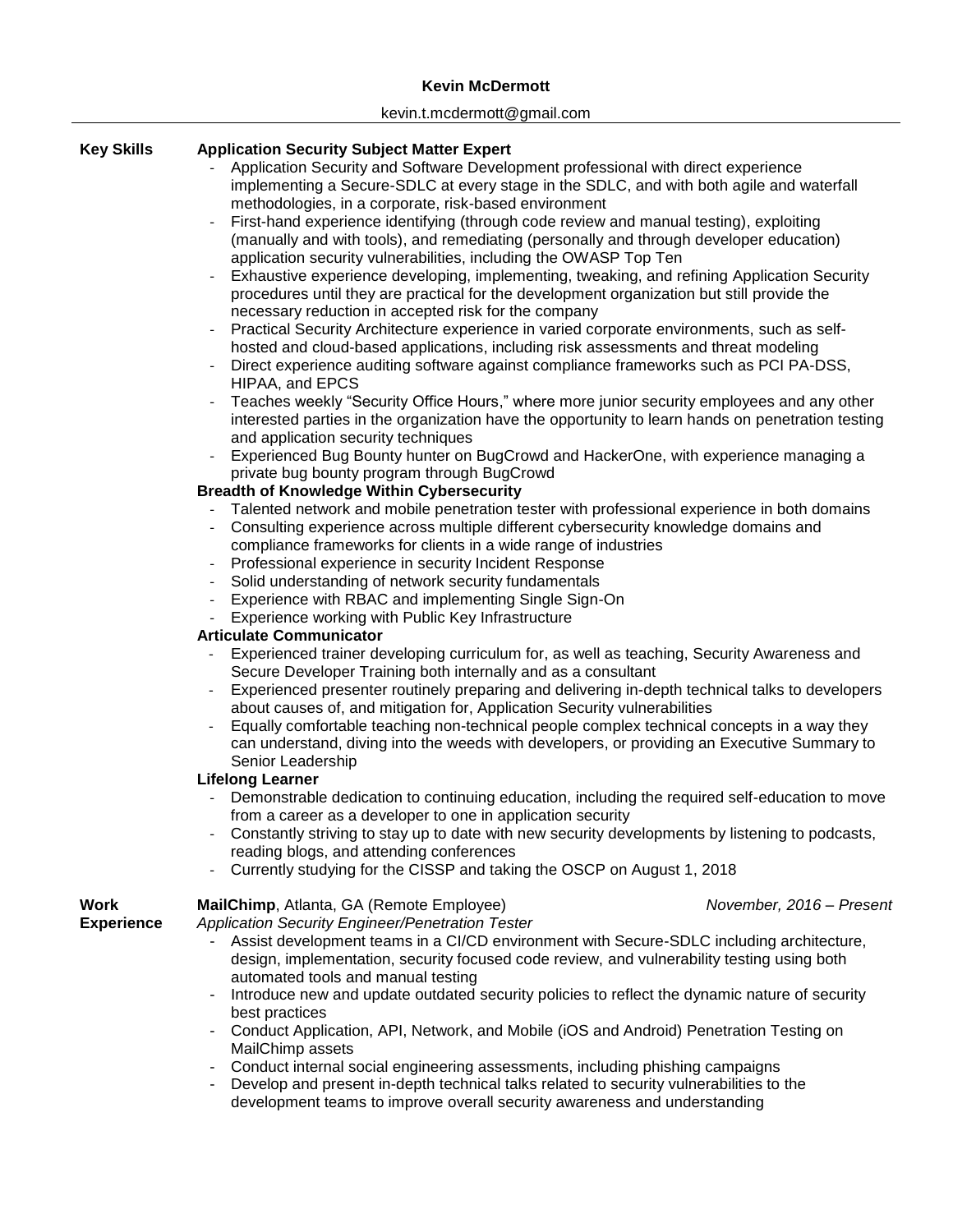| Work<br>Experience,<br>continued | Coalfire Systems, Westminster, CO<br>August, 2015 - October, 2016<br>Application Security Consultant, Coalfire Labs<br>Provide Secure Software Development and Security Architecture best practice consulting<br>services to customers throughout the entirety of the SDLC<br>Perform application validation engagements for a variety of compliance frameworks including<br>PCI PA DSS, HIPAA, and EPCS, from charter to final paper, including direct customer<br>interaction guiding them through the assessment process<br>Deliver in person Secure Software Development Training to customers' technical and<br>management teams, covering topics such as security awareness, application security concepts,<br>threat modeling, secure SDLC methodologies, OWASP Top 10, security tools, and exploitation<br>demonstrations<br>Continually update current content and develop new content for the Secure Software<br>Development Training, including the development of custom curriculum at the request of<br>customers<br>Conduct network and application (web, native, and embedded) penetration tests<br>Conduct security focused source code reviews |                             |  |
|----------------------------------|-----------------------------------------------------------------------------------------------------------------------------------------------------------------------------------------------------------------------------------------------------------------------------------------------------------------------------------------------------------------------------------------------------------------------------------------------------------------------------------------------------------------------------------------------------------------------------------------------------------------------------------------------------------------------------------------------------------------------------------------------------------------------------------------------------------------------------------------------------------------------------------------------------------------------------------------------------------------------------------------------------------------------------------------------------------------------------------------------------------------------------------------------------------------|-----------------------------|--|
|                                  | Northrop Grumman Corporation, Boulder, CO<br>Former Top Secret - SCI Clearance<br>Cyber Software Engineer II, Appia R&D Cyber Software Project                                                                                                                                                                                                                                                                                                                                                                                                                                                                                                                                                                                                                                                                                                                                                                                                                                                                                                                                                                                                                  | June, 2012 - July, 2015     |  |
|                                  | Integrated Metasploit with an R&D project focused on full spectrum cyber operations from initial<br>recon to post-exploitation automation<br>Full SDLC on production code in Java using JMS, JSON, and PostgreSQL                                                                                                                                                                                                                                                                                                                                                                                                                                                                                                                                                                                                                                                                                                                                                                                                                                                                                                                                               |                             |  |
|                                  | Worked directly with NGC Cyber experts to determine system requirements                                                                                                                                                                                                                                                                                                                                                                                                                                                                                                                                                                                                                                                                                                                                                                                                                                                                                                                                                                                                                                                                                         |                             |  |
|                                  | Software Engineer II, Enterprise Software Labs, Sensor Exploitation Systems                                                                                                                                                                                                                                                                                                                                                                                                                                                                                                                                                                                                                                                                                                                                                                                                                                                                                                                                                                                                                                                                                     |                             |  |
|                                  | Development of a new, experimental, C++ tool to generate high fidelity simulations of missiles in<br>flight reflecting modern sensor technology                                                                                                                                                                                                                                                                                                                                                                                                                                                                                                                                                                                                                                                                                                                                                                                                                                                                                                                                                                                                                 |                             |  |
|                                  | Introduced several software engineering best practices to the team including formal code-<br>reviews, bug tracking, and a coding standard emphasizing C++ best practice coding style                                                                                                                                                                                                                                                                                                                                                                                                                                                                                                                                                                                                                                                                                                                                                                                                                                                                                                                                                                            |                             |  |
|                                  | Implemented new functionality and enhancements to production code in C++<br>As Software QA team lead, ran and analyzed nightly regression tests<br>Improved nightly regression testing process by using Python to automate installation, launch,<br>and initial analysis, reducing man-hours by 85%                                                                                                                                                                                                                                                                                                                                                                                                                                                                                                                                                                                                                                                                                                                                                                                                                                                             |                             |  |
|                                  |                                                                                                                                                                                                                                                                                                                                                                                                                                                                                                                                                                                                                                                                                                                                                                                                                                                                                                                                                                                                                                                                                                                                                                 |                             |  |
|                                  |                                                                                                                                                                                                                                                                                                                                                                                                                                                                                                                                                                                                                                                                                                                                                                                                                                                                                                                                                                                                                                                                                                                                                                 |                             |  |
|                                  | As Moderator of the Software Control Board, acted as a liaison between Engineering, Security,<br>and IT, and responsible for vetting new technologies to be brought into the business area and<br>presenting them to Engineering Directors.                                                                                                                                                                                                                                                                                                                                                                                                                                                                                                                                                                                                                                                                                                                                                                                                                                                                                                                     |                             |  |
|                                  | Cyber Software Engineer I, Classified Offensive Cyber Programs                                                                                                                                                                                                                                                                                                                                                                                                                                                                                                                                                                                                                                                                                                                                                                                                                                                                                                                                                                                                                                                                                                  |                             |  |
|                                  | Designed, developed, and tested a customer facing, multi-platform deployment tool written in<br>Python which turned an extremely complex deployment process into an automated, self-                                                                                                                                                                                                                                                                                                                                                                                                                                                                                                                                                                                                                                                                                                                                                                                                                                                                                                                                                                            |                             |  |
|                                  | documenting, easily reproducible, single step procedure for a very complex, modular system.<br>As a member of the reverse engineering team, reverse engineered and researched software<br>platforms of interest to our customers                                                                                                                                                                                                                                                                                                                                                                                                                                                                                                                                                                                                                                                                                                                                                                                                                                                                                                                                |                             |  |
|                                  | Wrote new software modules in C for a brand new, offensive-focused cyber project                                                                                                                                                                                                                                                                                                                                                                                                                                                                                                                                                                                                                                                                                                                                                                                                                                                                                                                                                                                                                                                                                |                             |  |
|                                  | Embedded Software Engineer I, TPS7x Radar, International Air Defense                                                                                                                                                                                                                                                                                                                                                                                                                                                                                                                                                                                                                                                                                                                                                                                                                                                                                                                                                                                                                                                                                            |                             |  |
|                                  | Full SDLC in C of a new Secondary Surveillance Radar on a land-based radar system, from<br>designing required interfaces with a third-party contractor to hardware integration                                                                                                                                                                                                                                                                                                                                                                                                                                                                                                                                                                                                                                                                                                                                                                                                                                                                                                                                                                                  |                             |  |
|                                  | Implemented multiple tools to assist in testing and debugging the radar RTOS                                                                                                                                                                                                                                                                                                                                                                                                                                                                                                                                                                                                                                                                                                                                                                                                                                                                                                                                                                                                                                                                                    |                             |  |
|                                  | Designed a new network layout to support the addition of video and audio recording on all<br>communications and radar targeting data                                                                                                                                                                                                                                                                                                                                                                                                                                                                                                                                                                                                                                                                                                                                                                                                                                                                                                                                                                                                                            |                             |  |
|                                  | <b>OECONNECTION, Columbus, OH</b>                                                                                                                                                                                                                                                                                                                                                                                                                                                                                                                                                                                                                                                                                                                                                                                                                                                                                                                                                                                                                                                                                                                               | September, 2011 - May, 2012 |  |
|                                  | Software Engineering Intern<br>Full SDLC on a web-based project using C# and ASP. Net on the front-end, and Java on the                                                                                                                                                                                                                                                                                                                                                                                                                                                                                                                                                                                                                                                                                                                                                                                                                                                                                                                                                                                                                                         |                             |  |

backend - Developed a purposely vulnerable web application for in-house software security training